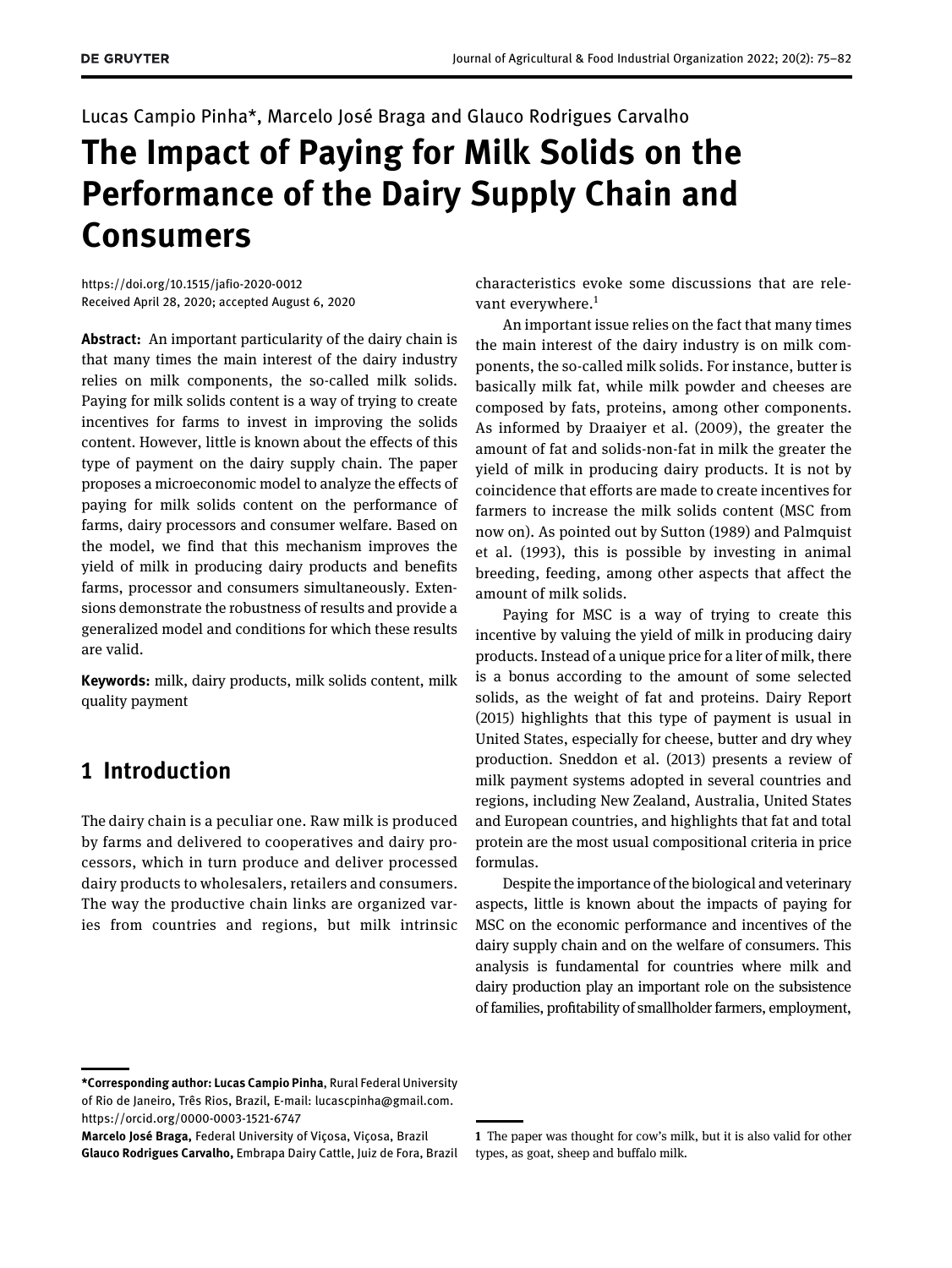agriculture production, among other aspects. $2$  Furthermore, milk is an essential low-cost protein for children, adults and the elderly in developing countries, especially considering the ongoing fight against poverty and hunger in places like India, Brazil, China and the African continent. Considering these aspects, finding ways of improving the welfare of consumers and milk/dairy

makers. This paper aims to analyze how paying for MSC affects the economic performance of the dairy supply chain and consumers. We develop a microeconomic model where a dairy processor and farm(s) maximize profits based on the model parameters and variables. We compare two scenarios, in the presence and in the absence of a payment for MSC, to check if this type of payment increases the yield of milk in producing dairy products, if it enhances farms and dairy processors profits and if it increases the welfare of consumers. Based on the proposed model, we find that this mechanism benefits everyone simultaneously. We provide two extensions to demonstrate the robustness of results, while a third extension provides a generalized model and general conditions for which these results are valid.

producers becomes a key task for researchers and policy

This paper is related to the literature on milk quality payment systems. Basically, milk quality includes two aspects: the MSC and anti-hygienic components, mainly bacteria count. [Draaiyer et al. \(2009\)](#page-7-0) presents many types of milk quality payment systems, some of them considering only one aspect and some considering both. As previously mentioned, a review of milk payment systems adopted in developed countries can be obtained in [Sneddon et al.](#page-7-3) [\(2013\)](#page-7-3).

More specifically on the MSC, there is a traditional literature focused on the United States that aimed to understand the industry of that time, which includes [Brog](#page-7-4) [\(1971\), Ladd and Dunn \(1979\), Bangstra et al. \(1988\) and](#page-7-4) [Keller and Allaire \(1989\)](#page-7-4). Nevertheless, more recently only a few papers have focused on this issue. One of them is

[Botaro, Gameiro, and Santos \(2013\)](#page-7-5), where authors analyzed econometrically milk quality payment systems in dairy cooperatives of southern Brazil and find no evidence that the program contributed to increase fat and protein content. [Meneghini et al. \(2016\)](#page-7-6) proposed a linear programming model to price the raw milk and determine the optimal mix of dairy products that maximizes dairies margin in Brazil, concluding that optimal schemes remunerate producers based on the quantity and quality of raw milk, including the MSC. [Edwards et al. \(2019\)](#page-7-7) analyzes the effects of fat and protein milk prices on the profitability of two important breeds in New Zealand, Jersey and Holstein-Friesian, finding conditions for which both are equally profitable and for which one is more profitable than the other.

The remainder of the paper is organized as follows. [Section 2](#page-1-0) presents the main model, while [Section 3](#page-5-0) provides three model extensions. [Section 4](#page-7-8) presents the conclusions and the paper ends after references.

## <span id="page-1-0"></span>2 The Model

Suppose one dairy processor buying raw milk from  $n \geq 1$ milk farms. The inverse demand for the processor's product is  $p = a - bq$ , where  $p > 0$  is the price,  $q > 0$  is the quantity and  $a$ ,  $b$  are positive coefficients. The product can be any processed dairy product that uses milk components as main inputs, as cheese, milk power, butter and so on. Assume  $q = \theta x$ , where x is the quantity of milk used and  $\theta > 0$  is the coefficient of the yield of milk, directly related to the MSC. We state  $\theta \in (0, 1/b]^3$ .

Denote the milk price by I. The processor can pay a bonus according to the MSC, defined by  $I(1 + \beta \theta)$ , where  $\beta \ge 0$  is the bonus coefficient. Note that if  $\beta = 0$  the milk price is unique.

Farms have identical quadratic costs functions, given by  $C_i = \theta x_i^2/2$ ,  $i = 1, ..., n$ . They can set the yield of milk, but higher values increase the total cost.<sup>4</sup> The marginal cost per firm is  $CMg_i = \theta x_i$ ,  $i = 1, ..., n$ , which represents the milk

<sup>2</sup> Examples include: United States, where dairy industry supports more than three million direct and indirect jobs that generate \$159 billion in wages and \$620 billion in overall economic impact [\(IDFA](#page-7-9) [2020](#page-7-9)); Australia, where dairy industry accounted for around 7% of the gross value of agricultural production and around 6% of agricultural export income in 2018–2019, besides its importance in international dairy market as an exporter ([Weragoda and Frilay 2020\)](#page-7-10); European Union countries in general, since dairy sector is the second biggest agricultural sector in European Union and represents more than 12 % of total agricultural output ([Augère-Granier 2018\)](#page-7-11); many other important players in milk and dairy production, as New Zealand, Brazil, China and India.

<sup>3</sup> It is reasonable to assume an upper bound to the yield of milk. In practice, the main findings of the paper are the same in the absence of this assumption, however we could not calculate exactly values for variables and parameters. This case is considered later at the model extensions.

<sup>4</sup> We assume that the cost structure is unaltered for distinct values of  $\theta$ , that is, total costs change only according to  $\theta$  and  $x_i$ ,  $i = 1, ..., n$ . This is the case of improving animal feed or increasing the number of cows without economy of scale, for example. In practice, it is possible for farms to modify the cost structure in order to improve profits. This issue is addressed in Extension 3.3.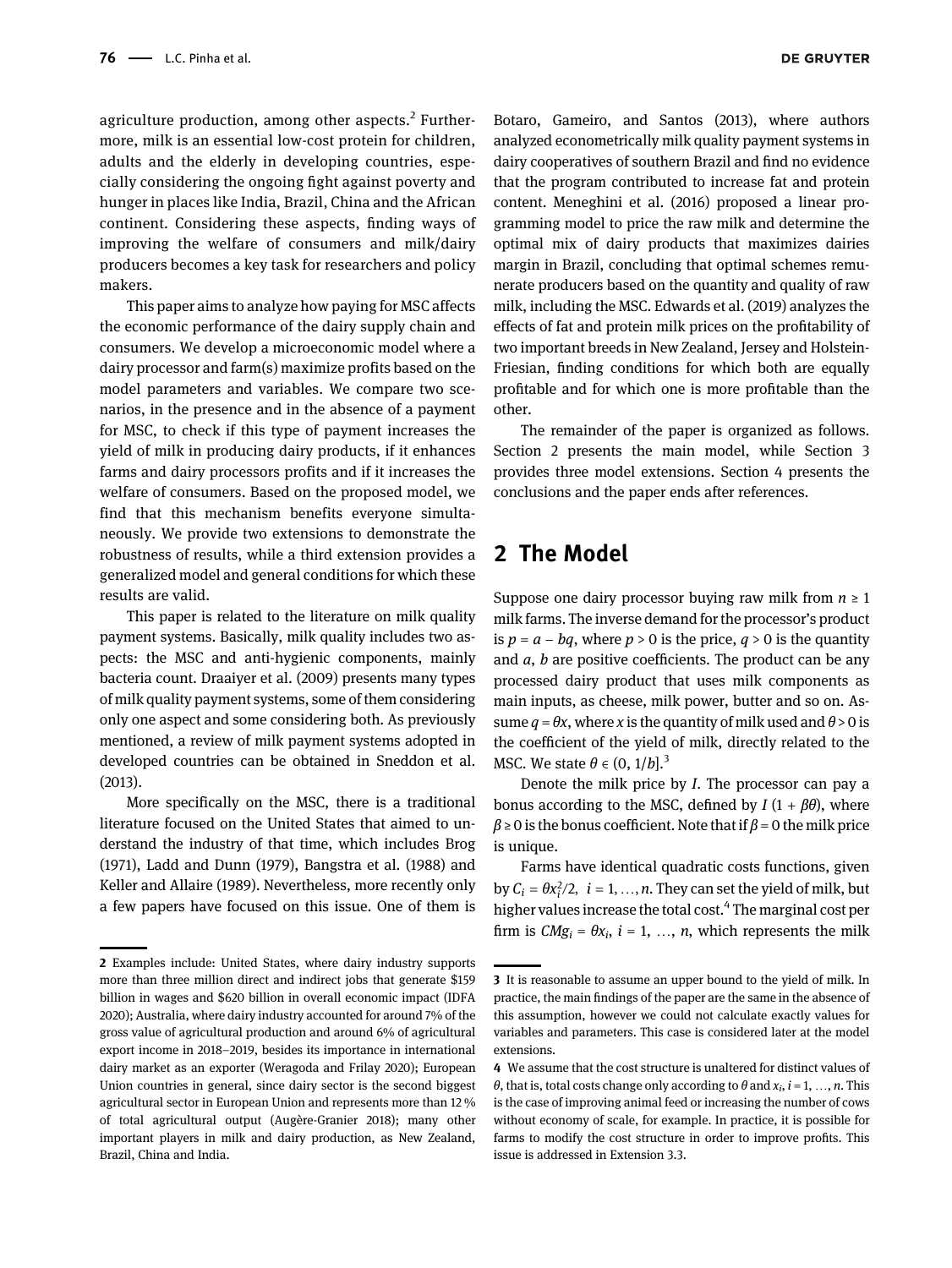supply function per firm. As farms are identical, we have  $x_i = x/n$ ,  $i = 1, ..., n$ , and since the milk supply function of the industry is the sum of the individuals supplies, we have  $I = \sum_{i=1}^n \theta x_i = \theta x.$ 

Consider first the dairy processor decision. The processor's profit is given by  $\Pi = pq - (1 + \beta \theta)Ix$ , which can be expressed as follows:<sup>5</sup>

$$
\Pi = (a - b\theta x)\theta x - (1 + \beta \theta)Ix \qquad (1)
$$

<span id="page-2-5"></span>The first order condition regarding  $x$  yields the following milk demand function:

$$
x = \frac{a\theta - (1 + \beta\theta)I}{2b\theta^2} \tag{2}
$$

<span id="page-2-4"></span>Solving the demand-supply system of equations we find the milk quantity and milk price that maximize the dairy processor profit:

$$
x = \frac{a}{(2b\theta + 1 + \beta\theta)}
$$
 (3)

$$
I = \frac{a\theta}{(2b\theta + 1 + \beta\theta)}
$$
 (4)

<span id="page-2-0"></span>Now consider the farms decision. The amount of milk delivered can be expressed as:

$$
x_i = \frac{a}{(2b\theta + 1 + \beta\theta)n}, \quad i = 1, \ldots, n \tag{5}
$$

While the farm's profit function is  $\pi_i = x_i I(1 + \beta \theta) - (\theta x_i^2/2), i = 1, ..., n$ . Note that the farm's profit includes the bonus in the total revenue. Replacing the values of I and  $x_i$ ,  $i = 1, ..., n$  obtained in [\(4\) and \(5\),](#page-2-0) the profit for each farm is expressed as follows:

<span id="page-2-3"></span>
$$
\pi_i = \frac{a^2 \theta [2n(1+\beta\theta) - 1]}{2n^2 (2b\theta + 1 + \beta\theta)^2}, \ \ i = 1, ..., \ n \tag{6}
$$

We analyze each scenario separately hereafter.

#### 2.1 No Payment for MSC

The first proposition is stated below.

**Proposition 1:** With no payment for MSC ( $\beta$  = 0) farms set  $\theta = 1/2b$ .

<span id="page-2-1"></span>**Proof:** For  $\beta = 0$ , the farm's profit is resumed to  $\pi_i = a^2 \theta (2n-1)/2n^2 (2b\theta + 1)^2$ . The first derivative with respect to  $\theta$  yields the following:

$$
\frac{\partial \pi_i}{\partial \theta} = \frac{a^2 (2n-1) (1-2b\theta)}{2n^2 (2b\theta + 1)^3}, \quad i = 1, \dots, n \tag{7}
$$

The right-hand side in [\(7\)](#page-2-1) is zero when  $\theta = 1/2b$ , thus it is a critical point. The second derivative is as follows:

$$
\frac{\partial^2 \pi_i}{\partial \theta^2} = \frac{-4a^2b(2n-1)(1-b\theta)}{n^2(2b\theta+1)^4}, \quad i = 1, \dots, n
$$
 (8)

Note that  $\frac{\partial^2 \pi_i}{\partial \theta^2} < 0 \ \forall \ \theta < 1/b$  and  $\frac{\partial^2 \pi_i}{\partial \theta^2} = 0$  for  $\theta = 1/b$ , therefore  $\theta = 1/2b$  is a maximum of the function. It is enough to conclude that farms set  $\theta = 1/2b$ .  $\Box$ 

[Figure 1](#page-2-2) below expresses the behavior of farms profits in case of no payment for MSC.



<span id="page-2-2"></span>**Figure 1:** The farm's profit behavior with no payment for MSC ( $\beta = 0$ ). \*Note: If  $\theta$  ≥ 1/b was allowed the equality would be an inflexion point, i.e., a threshold between a negative and a positive second derivative. In any case,  $\theta = 1/2b$  is the maximum of the function.

To sum up, with no payment for MSC ( $\beta = 0$ ) farms set  $\theta = 1/2b$ . The quantity delivered by each farm is  $x_i = a/2n$ ,  $i = 1, ..., n$ , while the profit is  $\pi_i = a^2(2n - 1)/16bn^2$ ,  $i = 1, ..., n$ . The milk price is  $I = a/4b$ and the amount of milk demanded by the processor is  $x = a/2$ . The processor produces  $q = a/4b$  units of processed dairy product, sold in the market at the price  $p = 3a/4$ . Lastly, the processor's profit is  $\Pi = a^2/16b$ . The following figures show the equilibriums in this scenario for farms and processor, respectively ([Figures 2 and 3\)](#page-3-0).

<sup>5</sup> Expressing the profit as a function of the input is common in monopsony and oligopsony models. Examples include [Durham and](#page-7-12) [Sexton \(1992\) and Muth and Wohlgenant \(1999\).](#page-7-12) In our case, we consider both streams for the processor, an inverse demand function for the processed dairy product given by the market and a demand function for the raw milk.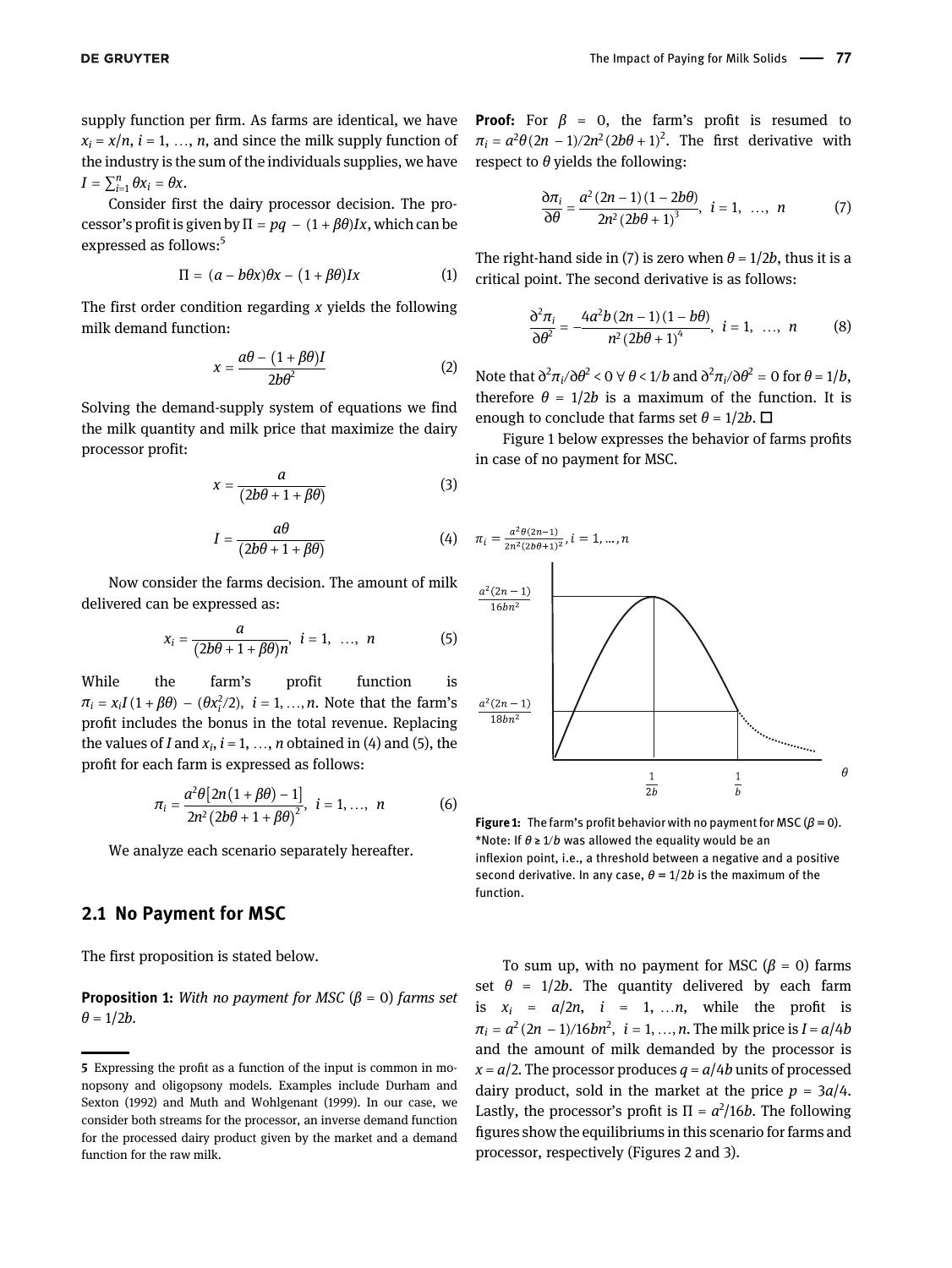

<span id="page-3-0"></span>Figure 2: Farm(s) equilibrium(s) with no payment for MSC. \*Note: Milk price is determined on the whole market and farms produce a quantity of milk that equals the milk price to the marginal cost. Replacing the values obtained in this scenario on milk supply function and putting in function of  $x_i$ ,  $i = 1, ..., n$ , each farm marginal cost is represented by  $I = nx_i/2b$ ,  $i = 1, ..., n$ .



<span id="page-3-2"></span>Figure 3: The processor equilibrium with no payment for MSC. \*Note: The dairy product demand is represented by  $p = a - bq$ . Replacing the values obtained in this scenario in processor's profit and putting in function of q, marginal revenue is  $a - 2bq$ , while total and marginal costs are  $aq/2$  and  $a/2$ , respectively.

#### 2.2 Paying for MSC

The second proposition of the paper is the following.

**Proposition 2:** With a payment for MSC ( $\beta$  > 0) farms set  $\theta = (2n - 1)/(4bn - 2\beta n - 2b - \beta)$  and the dairy processor states  $\beta = b(2n - 1)/(2n + 1)$ , then  $\theta = 1/b$ .

**Proof:** For  $\beta > 0$ , the first derivative of the farm's profit as in [\(6\)](#page-2-3) regarding  $\theta$  is as follows:

$$
\frac{\partial \pi_i}{\partial \theta} = \frac{a^2 (\beta \theta + 2b\theta + 2\beta n\theta - 4bn\theta + 2n - 1)}{2n^2 (2b\theta + 1 + \beta \theta)^3},
$$
  
 $i = 1, ..., n$  (9)

The first derivative above is zero when  $\theta = (2n - 1)/2$ (4bn – 2 $\beta n - 2b - \beta$ ). As  $\theta \in (0, 1/b]$ , the bonus is bounded by  $\beta \in (0, b(2n-1)/(2n+1))$ . To prove that  $\theta = (2n-1)/$  $(4bn − 2βn − 2b − β)$  is a maximum we calculate the second derivative:

$$
\frac{\partial^2 \pi_i}{\partial \theta^2} =
$$
\n
$$
\frac{a^2 (\beta^2 \theta + 4b^2 \theta + 4\beta b\theta + 2\beta^2 n\theta + 8bn + 2\beta n - 8b^2 n\theta - 4b - 2\beta)}{n^2 (2b\theta + 1 + \beta \theta)^4},
$$
\n
$$
i = 1, ..., n
$$
\n(10)

A simple algebraic manipulation shows that  $\partial^2 \pi_i / \partial \theta^2$  $0 \forall \theta \in (0, 1/b]$ , thus  $\theta = (2n - 1)/(4bn - 2\beta n - 2b - \beta)$  is a maximum.

Now we check the optimal value of  $\beta$  for the processor. For  $\theta = (2n - 1)/(4bn - 2\beta n - 2b - \beta)$  we have the following values from [\(3\) and \(4\),](#page-2-4) respectively:

$$
x = \frac{a(4bn - 2\beta n - 2b - \beta)}{(8bn - 4b - 2\beta)}
$$
(11)

$$
I = \frac{a(2n-1)}{(8bn - 4b - 2\beta)}
$$
 (12)

<span id="page-3-1"></span>Replacing these values in [\(1\)](#page-2-5) results in the following processor's profit:

$$
\Pi = \frac{a^2 b (2n - 1)^2}{(8bn - 4b - 2\beta)^2}
$$
 (13)

The first derivative in [\(13\)](#page-3-1) regarding  $\beta$  is  $\frac{\partial \Pi}{\partial \beta} = 4a^2b(2n-1)/(8bn-4b-2\beta)^3$ . Note that  $\frac{\partial \Pi}{\partial \beta}$  $0 \forall \beta \in (0, b(2n-1)/(2n+1)]$ , therefore the processor will set  $\beta = b (2n - 1)/(2n + 1)$ . It follows that  $\theta = 1/b$ .  $\Box$ 

For  $\beta = b (2n - 1)/(2n + 1)$  and  $\theta = 1/b$  we have the following values: the demand of milk is  $x = a (2n + 1)$  $(8n + 2)$ ; the milk price is  $I = a (2n + 1)/b (8n + 2)$ ; the processed dairy product price and quantity are  $p = a$  $(6n + 1)/(8n + 2)$  and  $q = a(2n + 1)/b(8n + 2)$ ; the processor's profit is  $\Pi = a^2 (2n + 1)^2 / b (8n + 2)^2$ ; the amount of milk delivered by each farm is  $x_i = a(2n + 1) / n(8n + 2), i = 1$ , ..., *n*; the farm's profit is  $\pi_i = a^2(2n+1) (8n^2 - 2n - 1)$ /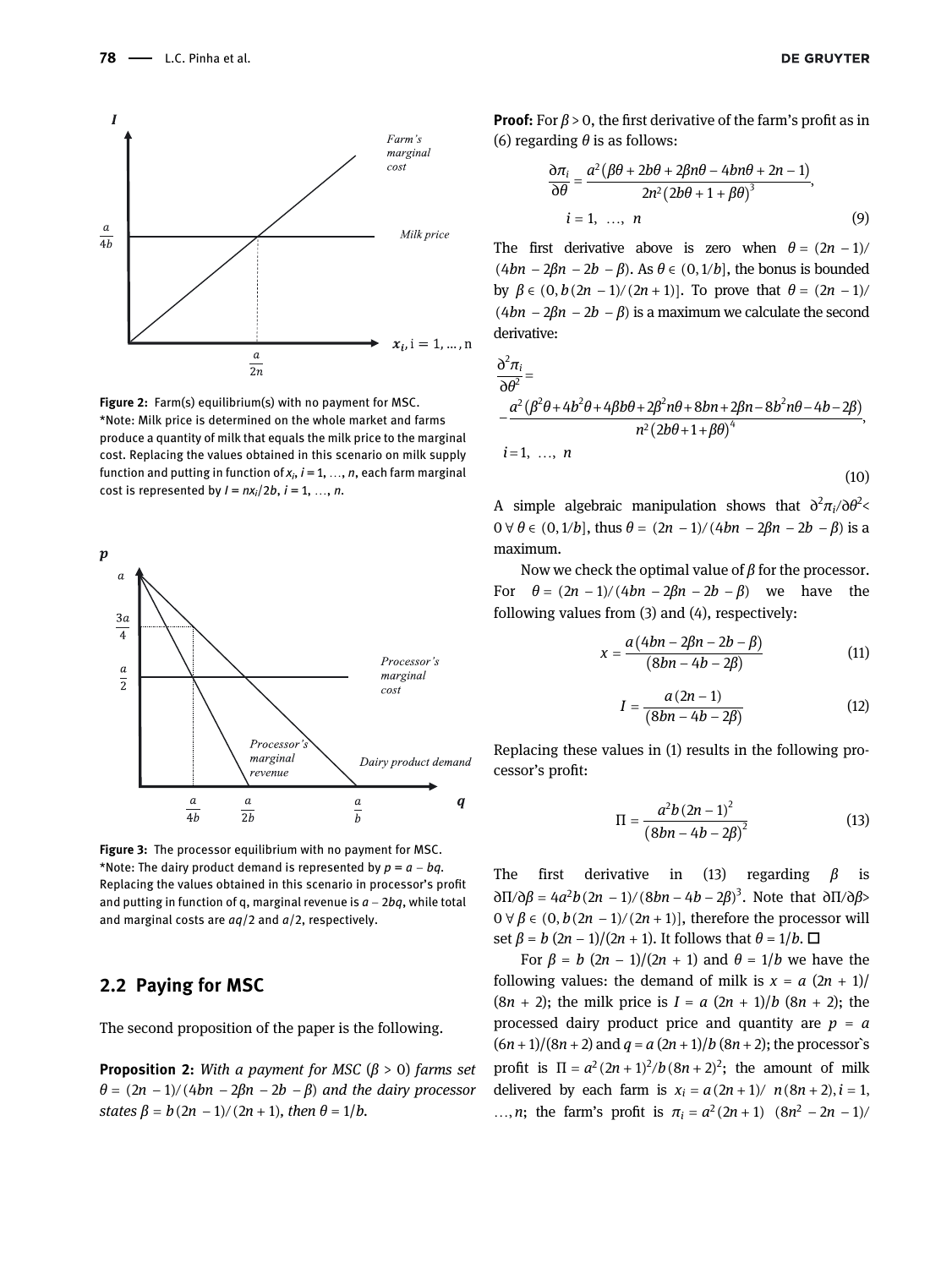$2bn^2(8n + 2)^2$ ,  $i = 1, ..., n$ . Figures below present the equilibriums for farms and processor in this scenario [\(Figure 4\).](#page-4-0)



<span id="page-4-0"></span>Figure 4: Farm(s) equilibrium(s) in the presence of MSC payment. \*Note: Replacing the values obtained in this scenario on milk supply function and putting in function of  $x_i$ ,  $i= 1, ..., n$ , each farm marginal cost is represented by  $I = \frac{n x_i}{b}$ ,  $i = 1, ..., n$ .



<span id="page-4-2"></span>Figure 5: The processor equilibrium in the presence of MSC payment.

\*Note: The dairy product demand is represented by  $p = a - bq$ . Replacing the values obtained in this scenario in processor's profit and putting in function of  $q$ , marginal revenue is  $a - 2bq$ , while total and marginal costs are  $\frac{4ang}{8n+2}$  and  $\frac{4an}{8n+2}$ , respectively.

#### 2.3 Comparing the Scenarios

[Table 1](#page-4-1) below presents the values for each scenario.

<span id="page-4-1"></span>Table 1: Calculated values of parameters and variables in both scenarios.

| <b>Values</b>          | No paying for MSC                | Paying for MSC                               |
|------------------------|----------------------------------|----------------------------------------------|
| β                      |                                  | $rac{b(2n-1)}{(2n+1)}$                       |
| θ                      | $\frac{1}{2b}$                   | $\frac{1}{b}$                                |
| X                      | $\frac{a}{2}$                    | $\frac{a(2n+1)}{(8n+2)}$                     |
| I                      | $rac{a}{4b}$                     | $a(2n+1)$<br>$b(8n+2)$                       |
| P                      | $\frac{3a}{4}$                   | $a(6n+1)$<br>$(8n+2)$                        |
| q                      | $rac{a}{4b}$                     | $a(2n+1)$<br>$b(8n+2)$                       |
| п                      | $\frac{a^2}{16b}$                | $\frac{a^2(2n+1)^2}{b(8n+2)^2}$              |
| $x_i$ , $i = 1, , n$   | $rac{a}{2n}$                     | $a(2n+1)$<br>$n(8n+2)$                       |
| $\pi_i$ , $i = 1, , n$ | $a^2(2n-1)$<br>16bn <sup>2</sup> | $\frac{a^2(2n+1)(8n^2-2n-1)}{2bn^2(8n+2)^2}$ |

Source: own calculations.

Briefly, paying a bonus of  $\beta = b(2n - 1)/(2n + 1)$  encourages farms to invest on the MSC. Consequently, the milk demand (and each farm supply) decreases.<sup>6</sup> as well as the processed dairy product price, at the same that the milk price and the processed dairy product quantity increase. Lastly, a simple algebraic manipulation shows that both processor and farms profits are higher in case of paying for MSC.<sup>7</sup>

Now consider the consumer scenario. Based on [Figure 3,](#page-3-2) the consumer surplus for the scenario with no payment for MSC is  $a^2/32b$ . This is easily obtained by calculating the triangle area above the price and below the processed dairy product demand function. The same procedure for the scenario with the payment for MSC in [Figure 5](#page-4-2) results in a consumer surplus of  $a^2 (2n + 1)^2/2b$  $(8n + 2)^2$ , higher than before. We conclude that consumers are also in a better situation with the payment for MSC.

<sup>6</sup> Note the trade-off for farms: investing in MSC increases the yield of milk, which is the "milk quality" regarding solids, but consequently the processor will need a less amount of raw milk to maximize its profit. This trade-off is beneficial for farms in the main model, while in Extension 3.3 we show for which conditions farms keep investing in MSC.

<sup>7</sup> It is possible to express every variable/parameter in function of  $\beta$  to check the effects of paying the bonus. In our model, for  $\beta \in \left(0, \frac{b(2n-1)}{(2n+1)}\right)$ , we have x,  $x_i$ ,  $i = 1, ..., n$  and p strictly decreasing, while θ, I, q, Π,  $\pi_i$ , i = 1, ..., n are strictly increasing in β. In a general model, with  $\Pi$  and  $\pi_i$ ,  $i = 1, ..., n$  in function of  $\beta$ , increasing  $\beta$  benefits the processor as long as the added revenue from the processed dairy product is higher than the added cost from paying the bonus, while it benefits farms while the added revenue from receiving the bonus is higher than the added cost from investing in milk solids. See Extension 3.3 for further details.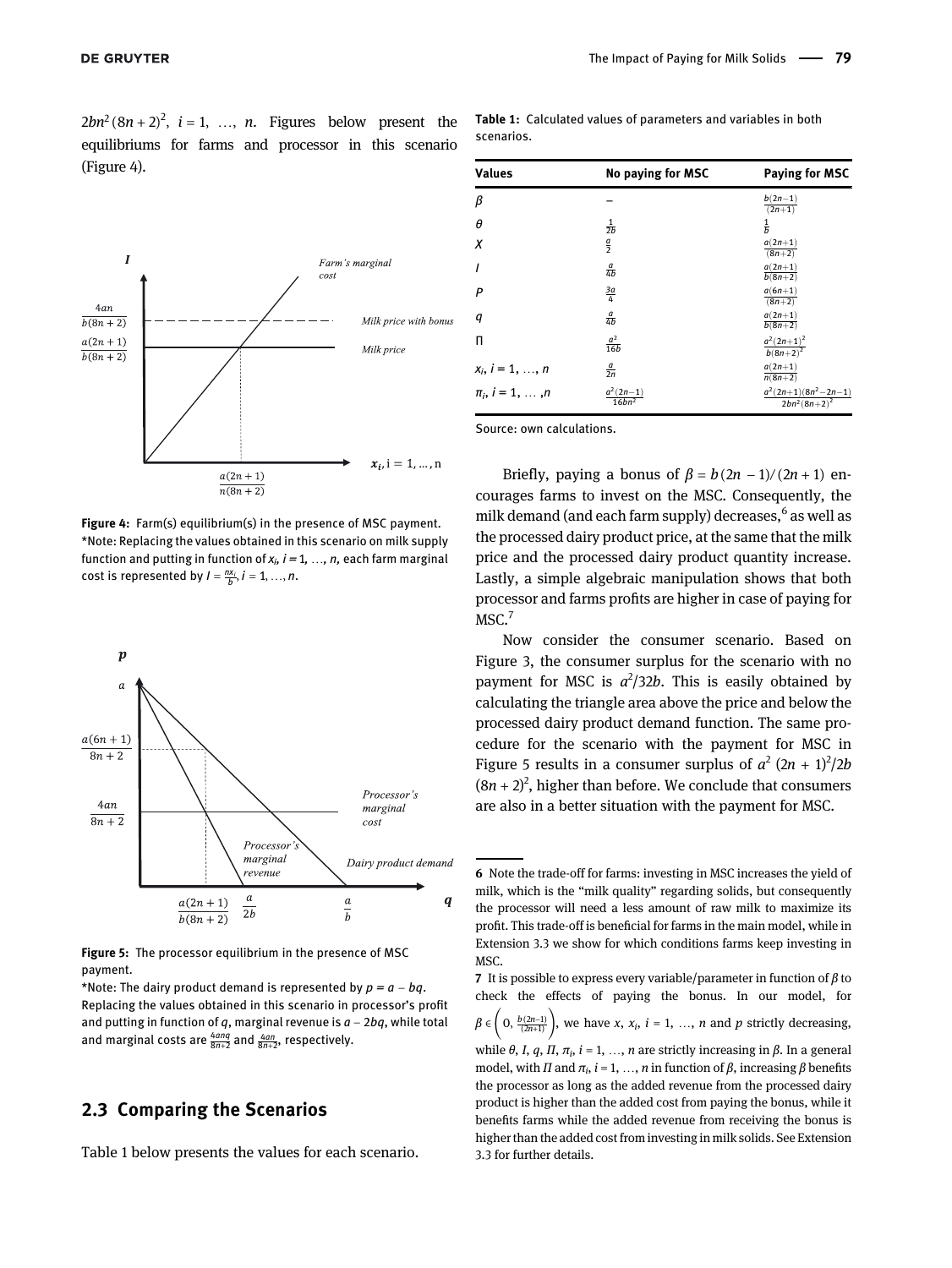## <span id="page-5-0"></span>3 Model Extensions

#### 3.1 No Upper Bound for the Yield of Milk

Observe the Proposition 1 and [Figure 1](#page-2-2). We have  $\theta = 1/2b$  as a maximum for  $\theta \in (0, 1/b]$ , but it still valid for  $\theta > 0$ , thus the absence of the upper bound would not change the analysis for the scenario with no payment for MSC.

Now consider the scenario with the payment for MSC. As  $\theta = (2n - 1)/(4bn - 2\beta n - 2b - \beta)$  and  $\theta$  is strictly positive (and not undetermined) we have  $2b(2n - 1)$ /  $(2n + 1)$  >  $\beta$ . From [\(13\)](#page-3-1), the dairy processor will set  $\beta$  as close as possible to  $2b(2n - 1)/(2n + 1)$ , since the profit is increased, however this value cannot be reached. Observe that the limit of  $\theta = (2n - 1)/(4bn - 2\beta n - 2b - \beta)$  as  $\beta$ approaches  $2b (2n - 1)/(2n + 1)$  from the left is infinite, which means that we would not have defined values of  $\beta$ and  $\theta$ . We could only conclude that the processor would pay a bonus as close as possible to  $2b (2n-1)/(2n+1)$  and farms would invest up to the infinite on the yield of milk. Without these values we could not calculate quantities, prices and profits.

#### 3.2 Considering the Milk Testing Cost

Until now we have been neglecting the milk testing cost. A test is required to define the MSC, then the processor can set the bonus according to the yield of milk. Even considering the development and popularization of technologies, which tends to decrease their costs, the milk quality test incurs costs that must be borne by someone.<sup>8</sup>

Suppose the dairy processor buys raw milk periodically. Following the steps informed by [Draaiyer et al.](#page-7-0) [\(2009\),](#page-7-0) in the beginning of each period a sample of raw milk is tested, then the processor sets the bonus for the entire amount of milk. [Draaiyer et al. \(2009\)](#page-7-0) argue that testing the milk many times is impractical due the cost, time involved and inconvenience, thereby the bonus payment is usually defined based on an initial sample.

Assume first that the processor pays the milk testing. Defining this cost by  $F$ , the processor's profit as in [\(1\)](#page-2-5) is now the following:

$$
\Pi = (a - b\theta x)\theta x - (1 + \beta \theta)Ix - F \tag{14}
$$

Observe that the analysis starts from the first derivative regarding  $x$ , thus the fixed cost does not change the variables values. In other words, values in [Table 1](#page-4-1) are the same in this case. The exception is the processor`s profit: now a payment for MSC results in  $\Pi = (a^2(2n+1)^2)$  $b(8n + 2)^2$ ) – F. Comparing this scenario the one with no payment for MSC the processor is better if  $(a^2(2n+1)^2/b(8n+2)^2) - F > a^2/16b$ , or  $a^2$  $a^2(8n + 3)$ /  $4b(8n+2)^2 > F$  after some manipulation. Remember that  $p = a - bq$ , thus  $a/b$  is the potential demand for the processed dairy product<sup>9</sup> and  $b$  is the demand slope. Practically all dairy products are highly commercialized and have a high potential demand, while the demand slope tends not to be high, $10$  therefore we presume this condition is easily satisfied. For example, if  $b = 1$ ,  $n = 2$  and  $F = 10$  it is enough that  $a > 27$ , approximately, meaning that 27 units of potential demand are enough to compensate the milk testing cost. This is a derisive quantity in terms of dairy products commercialization.

Now assume the milk quality test is borne by the farmer. The new farm's profit is the following:

$$
\pi_i = x_i I \left(1 + \beta \theta\right) - \left(\frac{\theta x_i^2}{2}\right) - F, \ \ i = 1, \ \ \dots, \ \ n \tag{15}
$$

The framework is similar. The parameters and variables are obtained from the first derivative in relation to  $\theta$ , thus the fixed cost does not change any value in [Table 1](#page-4-1), except farms profits. Now it is  $\pi_i = [a^2(2n + 1)]$  $(8n^2 - 2n - 1)/2bn^2(8n + 2)^2$  – F, i = 1, ..., n, while in the scenario with no payment for MSC it is  $a^2(2n - 1)/16bn^2$ . Farms are in a better situation if  $\left[\frac{a^2(2n+1)}{(8n^2 - 2n - 1)}\right]$  $2bn^2(8n + 2)^2$ ]  $-F > a^2(2n - 1)/16bn^2$ , or  $a^2(8n^2 - 2n - 1)/2$  $4bn^2(8n + 2)^2 > F$ . We also presume it is easily satisfied. For example, if  $n = 2$ ,  $b = 1$  and  $F = 10$  it is enough that  $a > 44$ , a significantly small quantity for dairy producers.

### 3.3 General Conditions in a Generalized Model

The main model of the paper required a few assumptions that could limit the validity of the results. We assumed a linear demand for the processed product, a linear relation between the  $q$  and  $x$ , quadratic costs for identical farms, a

<sup>8</sup> An online search informs that milk-testing price for a sample in United States is usually less than USD 10.00. See [DHIA Laboratories](#page-7-13) [\(2019\) and Dairy One \(2019\),](#page-7-13) for example.

**<sup>9</sup>** The value of  $q$  when  $p$  approaches zero.

<sup>10</sup> For example, in general [Heien and Wessells \(1988\) and Bouamra-](#page-7-14)[Mechemache et al. \(2008\)](#page-7-14) find inelastic demand price elasticities for dairy products.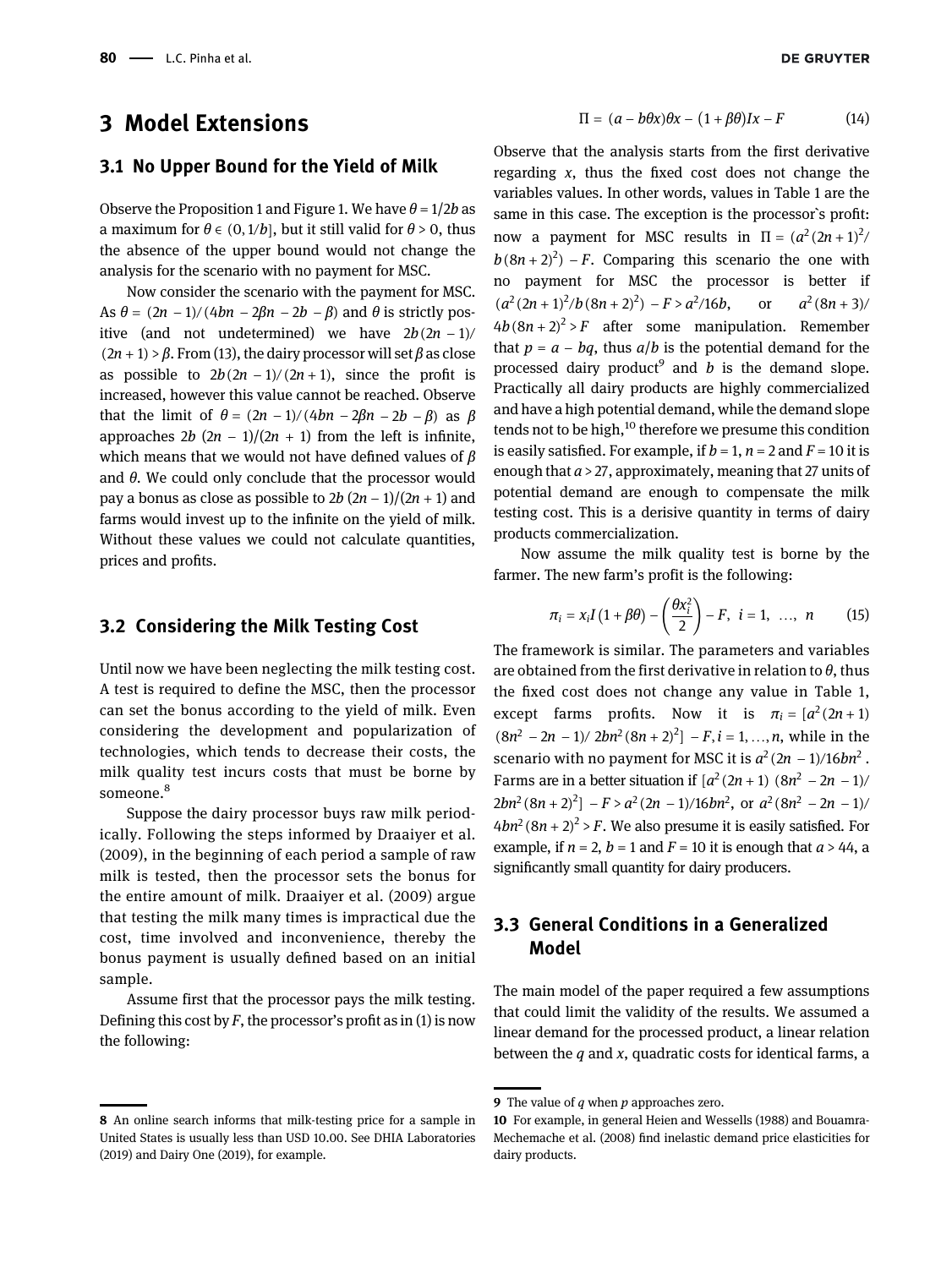common value of  $\theta$  and a linear relation between  $\beta$  and  $\theta$ . In this section, we extend our analysis for a generalized model that provides conditions for which our results are valid, that is, paying for MSC benefits farms, processors and consumers as long as the following conditions are observed.

First, we relax the assumption of farms homogeneity by setting  $\theta_i$ ,  $i = 1, ..., n$  as functions of  $\beta$ , denoted by  $\theta_i(\beta)$ ,  $i = 1, \ldots, n$ , while  $\frac{\partial \theta_i}{\partial \beta} > 0, i = 1, \ldots, n$ . Assume the following:

i.  $x (\theta_1 (\beta), \theta_2 (\beta), ..., \theta_n (\beta))$ , with  $\partial x/\partial \theta_i < 0, i = 1, ..., n$ ;

ii. 
$$
I(x(\theta_1(\beta), \theta_2(\beta), ..., \theta_n(\beta))
$$
, with  $\partial I/\partial x > 0$ 

- iii. $q\left(\beta\right)$  with  $\eth q/\eth \beta \geq 0; ^{11}$
- iv.  $p(g(\beta))$ , with ∂p/∂q < 0;
- v.  $x_i$   $(\theta_i(\beta))$ ,  $i = 1, \ldots, n$ , with  $\frac{\partial x_i}{\partial \theta_i} < 0, i = 1, \ldots, n$ ;

vi. 
$$
C_i(x_i(\theta_i(\beta))), i = 1, ..., n
$$
, with  $\partial C_i/\partial x_i > 0, i = 1, ..., n$ .<sup>12</sup>

The processor's profit is the following:

$$
\Pi = p(q(\beta))q(\beta)
$$
  
-  $I(x\theta_1(\beta), \theta_2(\beta), ..., \theta_n(\beta))x(\theta_1(\beta), \theta_2(\beta), ..., \theta_n(\beta))$   
(16)

While the first derivative regarding  $\beta$  provides the following, after some algebraic manipulation:

<span id="page-6-0"></span>
$$
\frac{\partial \Pi}{\partial \beta} = \frac{\partial q}{\partial \beta} \left( p + q \frac{\partial p}{\partial q} \right) + \left( \sum_{i=1}^{n} \frac{\partial x}{\partial \theta_i} \right) \left( \sum_{i=1}^{n} \frac{\partial \theta_i}{\partial \beta} \right) \left( x \frac{\partial I}{\partial x} + I \right) \tag{17}
$$

Remember that  $x = \sum_{i=1}^{n} x_i$ , and this is the reason for the sums in [\(17\).](#page-6-0) The first term of the right-hand side above is related to the additional revenue of selling more  $q$ , while the second term represents the decrease in processor's costs for using less  $x$ . For example, suppose that an increase in  $\beta$  results in one additional unit of q, sold in the market for five monetary units, while the processor demands one unit less of  $x$  that would cost four monetary units. Expression [\(17\)](#page-6-0) would result in nine monetary units

of additional profit. Observe the processor will pay the highest possible value of  $β$ , as the additional profit is always positive given the general model assumptions.<sup>13</sup>

For farms, each one's profit can be expressed as the following:

$$
\pi_i = I(x(\theta_1(\beta), \theta_2(\beta), ..., \theta_n(\beta))x_i(\theta_i(\beta))
$$
  
- C<sub>i</sub>(x<sub>i</sub>(\theta<sub>i</sub>(\beta))),*i*  
= 1, ..., *n* (18)

The first derivative regarding  $\theta_i$  can be expressed as follows:

$$
\frac{\partial \pi_i}{\partial \theta_i} = -\left(\frac{\partial I}{\partial x} \left| \frac{\partial x}{\partial \theta_i} \right| x_i + I \left| \frac{\partial x_i}{\partial \theta_i} \right| \right) + \frac{\partial C_i}{\partial x_i} \left| \frac{\partial x_i}{\partial \theta_i} \right|, \quad i = 1, ..., n \quad (19)
$$

The term inside parentheses of the right-hand side above is related to the decrease in farm's revenue from increasing  $\theta_i$ ,  $i = 1, ..., n$  and consequently decreasing  $x_i$ ,  $i = 1$ , ..., *n* and *I*. The second term is the change in total costs from increasing  $\theta_i$ ,  $i = 1, ..., n$  and reducing  $x_i$ ,  $i = 1, ..., n$ . We can conclude that a specific farm will invest in MSC while total costs decrease in a greater amount than the revenue.<sup>14</sup>

Lastly, the consumer surplus (CS) is the following:

$$
CS = \frac{q(\beta)}{2} \left[ p_{\text{max}} - p(q(\beta)) \right]
$$
 (20)

In which  $p_{\text{max}}$  is the price of processed product when quantity is zero. The first derivative regarding  $\beta$  can be written as the following:

$$
\frac{\partial CS}{\partial \beta} = \frac{1}{2} \frac{\partial q}{\partial \beta} \left[ p_{max} - \left( q \frac{\partial p}{\partial q} + p \right) \right]
$$
 (21)

The subtraction inside brackets represents the difference of the maximum price and the marginal revenue for the processor. Since  $p_{\text{max}}$  is the maximum, it follows that the marginal revenue is always lower, resulting in a positive

**<sup>11</sup>** Rigorously speaking, q is a function of x and  $(\theta_1(\beta), \theta_2(\beta), ..., \theta_n(\beta))$ simultaneously. In the main model, we assumed a linear relation on the form  $q = \theta x$ . Here, to avoid extra assumptions, it is enough to assume  $q(\beta)$  and  $\partial q/\partial \beta > 0$ .

**<sup>12</sup>** Rigorously speaking,  $C_i$ ,  $i = 1, ..., n$  is a decreasing function of  $x_i$ ,  $i = 1, ..., n$ , but increases in relation to  $\theta_i$ ,  $i = 1, ..., n$ , as in the main model. The point is that  $\partial x_i/\partial \theta_i < 0$ ,  $i = 1, ..., n$ , thus increasing  $\theta_i$ ,  $i = 1$ , ..., *n* enhances total costs by one side and decreases by the other. The model requires a negative net effect because the impact of increasing the MSC on farm's revenue is negative (as shown later in Eq. (19)), thus for a positive value of  $\theta_i$ ,  $i = 1, ..., n$  we need initially that total costs decrease in a greater amount than the revenue, otherwise investing in MSC would never be profitable and  $\theta_i = 0$ ,  $i = 1, ..., n$ . For this purpose, it is enough to assume  $\partial C_i/\partial x_i > 0, i = 1, ..., n$ .

<sup>13</sup> The unique possibility of a negative  $\partial\Pi/\partial\beta$  is a negative additional revenue from selling more  $q$  greater than the costs decrease from using less x. As price is a non-negative variable, a negative additional revenue is illogical.

<sup>14</sup> It is possible for the farm to change the cost function structure itself, and not only according to  $\theta_i$ ,  $i = 1, ..., n$  and  $x_i$ ,  $i = 1, ..., n$ . For example, increasing the bonus for MSC may incentive farms to change the animal breed, cattle confinement, types of pasture, number of cows (with economy of scale) or any other factor that tends to modify the cost structure besides the milk production and MSC. Assuming that the farm will change the cost structure only if it increases profits, there will be a threshold between an old and a new cost structure for some  $\theta_i$  $(\beta)$ ,  $i = 1, \ldots, n$ . In any case, it does not modify the findings in this section: while total costs decrease in a greater magnitude than the revenue, farms will enhance  $\theta_i(\beta)$ ,  $i = 1, ..., n$ .